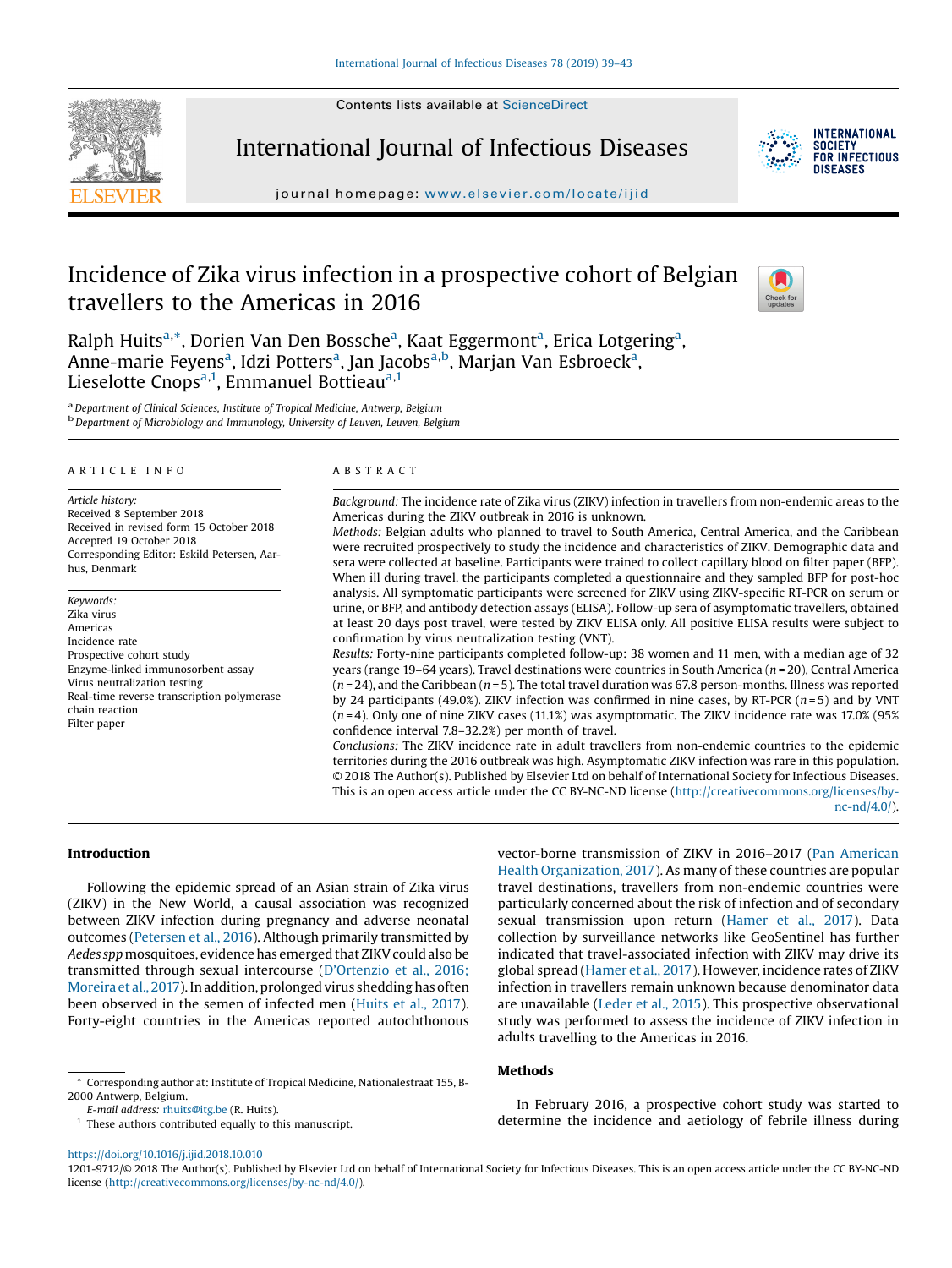travel in (sub-)tropical areas (protocol registered at ClinicalTrials. gov, NCT02900066). As the start of recruitment coincided with the ZIKV outbreak in the Americas ([PAHO,](#page-4-0) 2016), it was aimed to determine the incidence and clinical characteristics of ZIKV infection in travellers to destinations in South America, Central America, and the Caribbean, from February to December 2016.

Belgian participants aged 18 years or older were actively recruited through travel organizations and educational institutions. Before travel, baseline demographic and clinical data were obtained during a structured interview by a physician (RH) at the Institute of Tropical Medicine in Antwerp, Belgium.A baseline serum sample was stored. Participants were trained to draw blood from a finger-prick using an auto-retractable safety lancet, and to collect the capillary blood on filter paper (BFP) (Whatman 903 Filter Paper).

All participants were provided with a kit that contained the necessary study materials (see Supplementary material). In the event of illness during travel, participants were requested to record data on symptoms, protective measures and exposure to health hazards, diagnostics, and case management abroad in a structured questionnaire. When symptoms matched the clinical criteria of the World Health Organization case definition for ZIKV infection, i.e. fever or rash ([WHO,](#page-4-0) 2016), participants were instructed to collect BFP for laboratory diagnosis upon return from travel. Participants with disease were further advised to seek medical attention during travel and they were offered consultations at the Institute of Tropical Medicine upon their return. All symptomatic and asymptomatic participants were also contacted by telephone for completion of data missing from the questionnaires and to request a follow-up serum sample to determine seroconversion rates.

For participants who were symptomatic during travel or at presentation to the Institute of Tropical Medicine, ZIKV-specific realtime reverse transcription PCR (RT-PCR)(RealStar Zika Virus RT-PCR Kit; Altona Diagnostics GmbH, Hamburg, Germany) was performed on BFP obtained during the acute phase (details provided in the Supplementary material), or on serum or urine samples obtained within 7 or 14 days post symptom onset. Post-travel serum samples were screened for ZIKV-specific immunoglobulins (Ig) by ZIKV IgG/ IgM ELISA (Euroimmun, Lübeck, Germany). Serum samples from asymptomatic participants were obtained at least 20 days post travel. The baseline sera of all participants were assessed for the presence of antibodies against dengue virus (DENV) using the Dengue Virus IgM Capture DxSelect and Dengue Virus IgG DxSelect assays (Focus Diagnostics, Cypress, CA, USA), as indicators of previous DENV or related flavivirus infection. Samples for which positive or equivocal ELISA results were obtained were further tested in a virus neutralization testing assay (VNT) using the 90% neutralizing antibody titre. In internal validation procedures, it was demonstrated that cross-reactivity with DENV antibodies for this VNT was limited to ZIKV VNT titres between 1:10 and 1:100. Symptomatic and asymptomatic participants with a positive RT-PCR or VNT result were defined as ZIKV cases, and participants with negative results were defined as non-ZIKV cases.

Primary ZIKV infection is believed to induce protective immunity [\(Dudley](#page-4-0) et al., 2016; Aliota et al., 2016). The time at risk was defined by subtraction of the travel time after symptom onset for cases from the total travel duration in endemic areas. As the time to symptom onset could not be ascertained for asymptomatic travellers, the median time to symptom onset was used for symptomatic participants in this study to estimate the time at risk for asymptomatic cases with VNT-confirmed ZIKV infection. The incidence rate of ZIKV infection in this cohort was then calculated using the following formula: (number of cases)/ ((travel duration of cases) – (travel duration of cases – time to symptom onset)) (see **Supplementary material**). The 95% confidence interval (CI) for the incidence rate estimate was calculated using the Poisson distribution.

### Results

A total of 55 participants were recruited, of whom 49 (89.1%) had a complete follow-up (38 women and 11 men). The median age was 32 years (range 19–64 years). Travel destinations were countries in South America ( $n = 20$ ), Central America ( $n = 24$ ), and the Caribbean  $(n=5)$ . The purpose of travel was tourism for 40 participants (81.6%), student internship for six participants (12.2%), and relief work for three participants (6.1%). The median duration of travel was 22 days (range 16–197 days), with a total duration of 2068 person-days (67.8 person-months). Twenty-four participants (49.0%) reported an illness and nine cases of ZIKV infection were identified, including one asymptomatic case ([Table](#page-2-0) 1). The predominant symptoms in the ZIKV cases were rash, headache, and diarrhoea. A skin rash was the only symptom that distinguished ZIKV infection from other illnesses (odds ratio 45, 95% CI 3.4–594). No neurological complications after ZIKV infection were observed.

Five ZIKV cases were diagnosed by RT-PCR: three on BFP collected during travel (cycle threshold (Ct) values 37.2, 37.3, and 34.9) and two on urine collected post travel (Ct values 28.9 and 37.3). The remaining four cases were diagnosed by seroconversion of ZIKV-specific IgG antibodies, confirmed by VNT ([Table](#page-2-0) 2). ZIKVinfected participants had returned from South America (Colombia,  $n=1$ ), Central America ( $n=6$ ), and the Caribbean ( $n=2$ ). The median time from arrival in an endemic area to symptomatic ZIKV infection was 13 days (range 4–20 days).

The time at risk was calculated to be 53.0 person-months. The ZIKV incidence rate was 17.0% (95% CI 7.8–32.2; Poisson distribution) per month of travel.

Self-reported exposure and protective measures to prevent mosquito bites and the use of chloroquine as malaria chemoprophylaxis did not differ between ZIKV cases and non-cases ([Table](#page-2-0) 1). All ZIKV cases and 70% of non-ZIKV cases had been vaccinated against yellow fever virus. Forty-six baseline serum samples were available for DENV-IgG antibody testing. Anti-DENV antibodies were detected in the pre-travel samples of three participants, and none of these acquired ZIKV infection during the study period.

## Discussion

This prospective cohort study indicated that adult participants who travelled to areas with epidemic vector-borne transmission were at high risk of acquiring ZIKV infection. The calculated incidence rate of 17.0% per month of travel during the 2016 outbreak in the Americas exceeded surveillance-based estimates of all travel-associated illness frequencies, except for travellers' diarrhoea ([Leder](#page-4-0) et al., [2013](#page-4-0)). ZIKV cases in this study cohort had visited Colombia, Honduras, Mexico, and Nicaragua, at a time when the respective national health authorities reported more than 200 (suspected and confirmed) ZIKV cases per epidemiological week (EW) to the Pan American Health Organization (PAHO) [\(Figure](#page-3-0) 1) (Pan [American](#page-4-0) Health [Organization,](#page-4-0) 2017). The detection of ZIKV-RNA on BFP collected by a symptomatic traveller to Haiti in EW 39 [\(Figure](#page-3-0) 1E), confirmed ongoing transmission of ZIKV beyond EW 33, when Haiti sent its last update to PAHO (Pan American Health [Organization,](#page-4-0) 2017; Journel et al., 2017). This finding highlights the role of travellers as sentinels for ZIKV circulation [\(Leder](#page-4-0) et al., 2017). It also illustrates the utility of BFP, which allowed us to obtain a molecular diagnosis of ZIKV in three cases. In addition, it permitted the time from arrival to symptom onset to be established in symptomatic ZIKV infections, even when the duration of travel was much longer [\(Table 2](#page-2-0) and [Figure](#page-3-0) [1](#page-3-0)F, cases 2 and 8).

Only one of nine ZIKV infections was asymptomatic. The sensitivity of the NS1-based ELISA has been debated, but seroconversion for ZIKV-specific IgG is very likely at 20 days post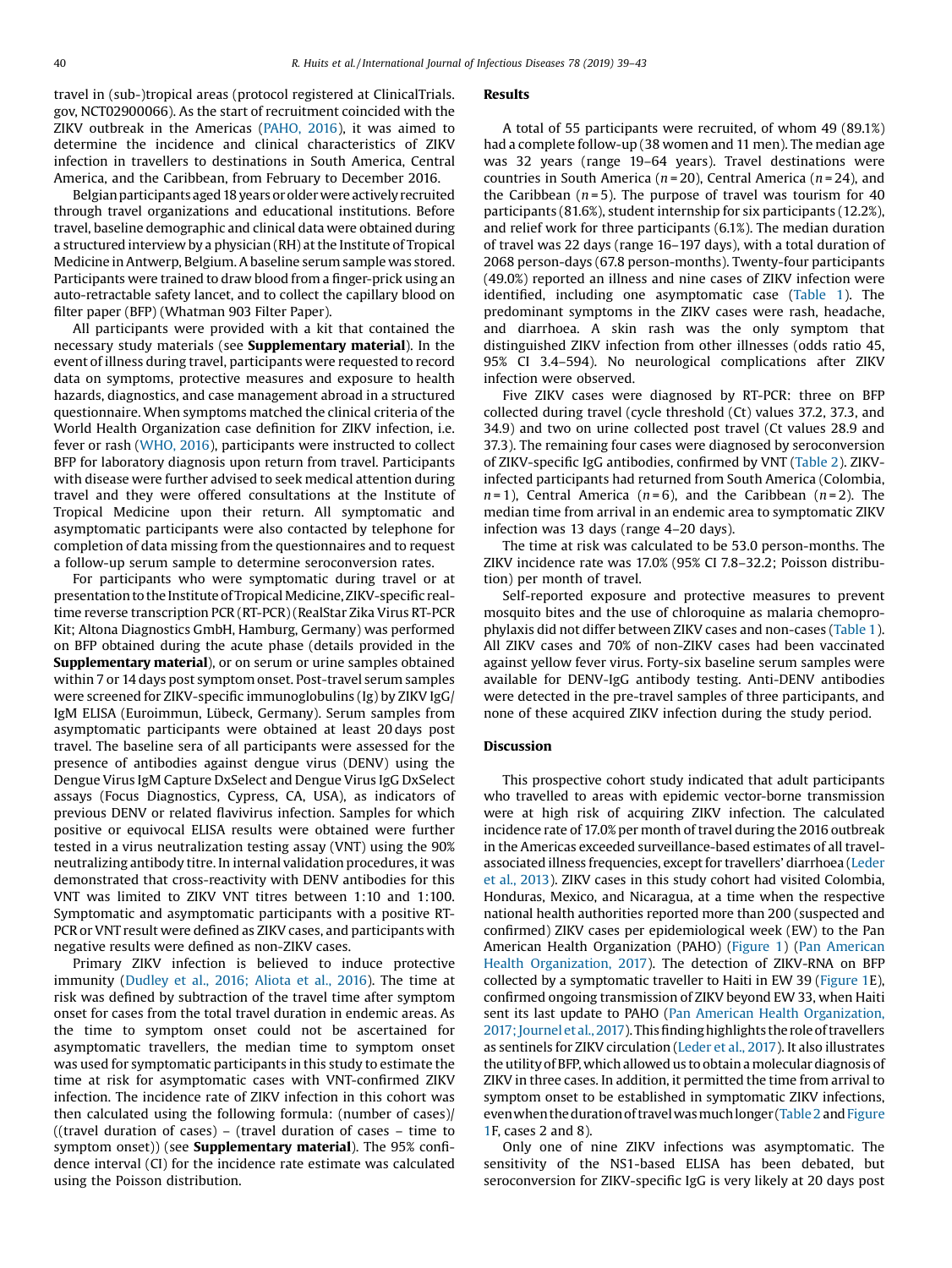## <span id="page-2-0"></span>Table 1

Demographic and travel data, risk factors, and symptoms for 49 travellers to the Americas, 24 of whom reported symptoms and nine of whom had confirmed Zika virus infections (including one asymptomatic case).

|                                        | Total            | ZIKV cases $(n=9)$ , n | (%)    | Non-ZIKV cases $(n=40)$ , n | (%)    | OR (95% CI)              | p-Value           |
|----------------------------------------|------------------|------------------------|--------|-----------------------------|--------|--------------------------|-------------------|
| Age (years), median (range)            | $32(19-64)$      | $29(22-41)$            |        | $37(19-64)$                 |        |                          | 0.11 <sup>a</sup> |
| Sex ratio, F:M                         | 38:11            | 7:2                    |        | 31:9                        |        | $1.0(0.2-5.6)$           | <b>NS</b>         |
| Travel destination                     |                  |                        |        |                             |        |                          |                   |
| South America                          | 20               | 1                      | (11.1) | 19                          | (47.5) |                          | 0.06 <sup>b</sup> |
| Central America                        | 24               | 6                      | (66.7) | 18                          | (45.0) |                          | 0.29 <sup>b</sup> |
| Caribbean                              | 5                | $\overline{2}$         | (22.2) | 3                           | (7.5)  |                          | 0.22 <sup>b</sup> |
| Travel type                            |                  |                        |        |                             |        |                          |                   |
| Tourist                                | 40               | 6                      | (66.7) | 34                          | (85.0) |                          | 0.34 <sup>b</sup> |
| Student                                | 3                | $\pmb{0}$              | (0.0)  | 3                           | (7.5)  |                          | 1 <sup>b</sup>    |
| Relief worker                          | 6                | 3                      | (33.3) | 3                           | (7.5)  |                          | 0.07 <sup>b</sup> |
| Travel duration                        |                  |                        |        |                             |        |                          |                   |
| Days, median (IQR)                     | $21(16-197)$     | $22(21-197)$           |        | $22(16-118)$                |        |                          | <b>NS</b>         |
| Person-months                          | 67.8             | 18.8                   |        | 49.0                        |        |                          |                   |
| Exposure/protection                    |                  | 9                      | (100)  | 40                          | (100)  |                          |                   |
| Insect bites                           | 42               | 8                      | (88.9) | 34                          | (85.0) | $1.4(0.15 - 13.4)$       | <b>NS</b>         |
| Insect repellent <sup>c</sup>          | 46               | 8                      | (88.9) | 38                          | (95.0) | $0.42(0.03 - 5.2)$       | <b>NS</b>         |
| Protective clothing                    | 29               | 4                      | (44.4) | 25                          | (62.5) | $0.48(0.11 - 2.1)$       | <b>NS</b>         |
| Camping in open air                    | 19               | 3                      | (33.3) | 16                          | (40.0) | $0.75(0.16-3.4)$         | <b>NS</b>         |
| Bed net                                | 25               | $\overline{7}$         | (77.8) | 18                          | (45.0) | $4.3(0.79-23.2)$         | <b>NS</b>         |
| Chloroquine use <sup>d</sup>           | 13               | 3                      | (33.3) | 10                          | (25.0) | $1.5(0.3 - 7.1)$         | <b>NS</b>         |
| Yellow fever vaccination               | 37               | 9                      | (100)  | 28                          | (70.0) | $\overline{\phantom{0}}$ |                   |
| Previous dengue infection <sup>e</sup> | 3                | 0/7                    | (0.0)  | 3/39                        | (7.7)  | $\overline{a}$           |                   |
| Symptoms                               | 24               | 8                      | (100)  | 16                          | (100)  |                          |                   |
| Time to onset (days), median (range)   |                  | $13(4-20)$             |        | $12(4-86)$                  |        |                          | <b>NS</b>         |
| Rash                                   | $\overline{7}$   | 6                      | (75.0) | $\mathbf{1}$                | (6.3)  | 45 (3.4-594)             |                   |
| Conjunctivitis                         | $\boldsymbol{0}$ | 0                      | (0.0)  | $\bf{0}$                    | (0.0)  | $\equiv$                 |                   |
| Fever                                  | 9                | 2                      | (25.0) | $\sqrt{ }$                  | (43.8) |                          | <b>NS</b>         |
| Arthralgia                             | 3                | $\overline{c}$         | (25.0) | $\mathbf{1}$                | (6.3)  |                          | <b>NS</b>         |
| Myalgia                                | 6                | $\overline{c}$         | (25.0) | $\overline{4}$              | (25.0) |                          | <b>NS</b>         |
| Headache                               | 6                | 4                      | (50.0) | $\overline{2}$              | (12.5) |                          | <b>NS</b>         |
| Fatigue                                | 6                | 3                      | (37.5) | 3                           | (18.8) |                          | <b>NS</b>         |
| Cough                                  | 2                | 0                      | (0.0)  | 2                           | (12.5) |                          | <b>NS</b>         |
| Throat ache                            | 2                | 0                      | (0.0)  | 2                           | (12.5) |                          | <b>NS</b>         |
| Abdominal pain                         | 6                | 2                      | (25.0) | 4                           | (25.0) |                          | <b>NS</b>         |
| Diarrhoea                              | 17               | 5                      | (62.5) | 12                          | (75.0) |                          | <b>NS</b>         |
| Constipation                           | $\mathbf{1}$     | $\bf{0}$               | (0.0)  | $\mathbf{1}$                | (2.5)  |                          | <b>NS</b>         |
| Nausea                                 | 8                | $\overline{c}$         | (25.0) | 6                           | (37.5) |                          | <b>NS</b>         |
| Vomiting                               | $\overline{7}$   | $\mathbf{1}$           | (12.5) | 6                           | (37.5) |                          | <b>NS</b>         |

OR, odds ratio; CI, confidence interval; F, female; M, male; IQR, interquartile range; NS, not significant.

Mann–Whitney U-test.

<sup>b</sup> Each row represents cases vs. non-cases per travel destination, using the other destinations as a comparator (Fisher's exact test, two-tailed probability).

<sup>c</sup> Insect repellent: N,N-diethyl-meta-toluamide (DEET).<br><sup>d</sup> Malaria chemonrophylaxis: chloroquine 300 mg base

Malaria chemoprophylaxis: chloroquine, 300 mg base (500 mg salt) orally, once/week.

<sup>e</sup> Presence of dengue IgG in baseline serum is an indicator of previous dengue virus or related flavivirus infection; note: baseline serum missing for two Zika virus cases (Table 2, cases 7 and 8).

travel-associated exposure ([Lessler](#page-4-0) et al., 2016; Lustig et al., 2018; [Huits](#page-4-0) et al., 2018). Given the estimates of symptomatic-toasymptomatic ZIKV infection ratios in non-traveller populations in Micronesia and French Polynesia (1:4.4 and 1:1, respectively) (Duffy et al., 2009; [Aubry](#page-4-0) et al., 2017 Aubry et al., 2017), a higher frequency of asymptomatic infection had been anticipated. However, several studies have already suggested that asymptomatic ZIKV infections occur in only 0–27% of non-pregnant returning

#### Table 2

Demographic and travel data, characteristics, and diagnosis of nine Zika cases in the case-cohort study of travellers to the Americas, 2016.

| Case | Age<br>(vears) | <b>Sex</b> | Destination | Travel<br>type <sup>a</sup> | Travel duration<br>(days) | Symptoms | Time to symptom onset<br>(days) | <b>ZIKV RT-</b><br><b>PCR</b> <sup>b</sup> | Ct<br>value | <b>ZIKV ELISA</b><br>Ig <sub>G</sub> c | <b>ZIKV ELISA</b><br>$\text{IgM}^c$ | ZIKV NT <sup>d</sup> |
|------|----------------|------------|-------------|-----------------------------|---------------------------|----------|---------------------------------|--------------------------------------------|-------------|----------------------------------------|-------------------------------------|----------------------|
|      | 30             | г          | Colombia    |                             | 22                        | Yes      | 12                              | <b>BFP</b>                                 | 37.2        | Positive                               | Positive                            | 243                  |
|      | 41             | г          | Honduras    | R                           | 76                        | Yes      | 11                              | <b>BFP</b>                                 | 34.9        | Positive                               | Positive                            | 640                  |
|      | 31             | М          | Haiti       | R                           | 169                       | Yes      | 20                              | <b>BFP</b>                                 | 37.3        | Positive                               | Negative                            | 640                  |
|      | 29             | M          | Nicaragua   |                             | 21                        | Yes      | 19                              | Urine                                      | 37.3        | Positive                               | Negative                            | 416                  |
|      | 28             |            | Nicaragua   |                             | 21                        | Yes      | 19                              | Urine                                      | 28.9        | Positive                               | Negative                            | 152                  |
|      | 30             |            | Mexico      |                             | 22                        | Yes      | 14                              |                                            |             | Positive                               | Negative                            | 640                  |
|      | 22             |            | Mexico      |                             | 22                        | Yes      | 9                               |                                            |             | Positive                               | Negative                            | 416                  |
| 8    | 24             |            | Mexico      |                             | 22                        | Yes      |                                 |                                            |             | Positive                               | Negative                            | 416                  |
|      | 29             |            | Haiti       | R                           | 197                       | No       | <b>NA</b>                       |                                            |             | Positive                               | Negative                            | 640                  |

F, female; M, male; ZIKV, Zika virus; NA, not applicable; Ct, cycle threshold.

Travel type: T denotes tourism, R denotes relief work.

<sup>b</sup> Real-time reverse transcription PCR (RealStar Zika Virus RT-PCR Kit, Altona Diagnostics GmbH, Hamburg, Germany). The matrix for RT-PCR is reported in the column (BFP = capillary blood on filter paper, collected during illness abroad).

<sup>c</sup> ZIKV IgG/IgM enzyme linked immunosorbent assay (ELISA) (Euroimmun, Lübeck, Germany).

<sup>d</sup> In-house Zika virus neutralization testing assay, 90% neutralizing antibody titre.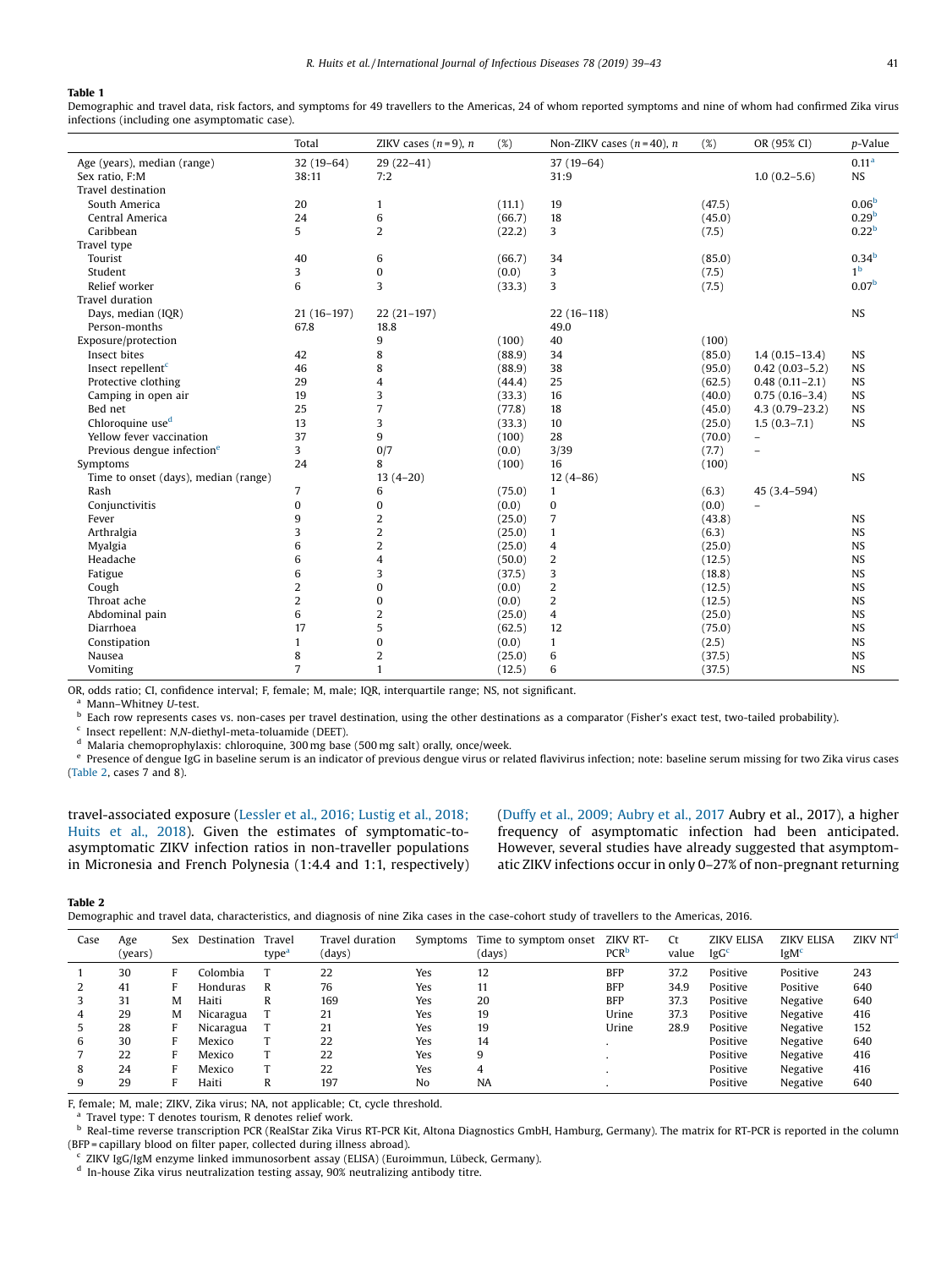<span id="page-3-0"></span>

Figure 1. Countries and timelines of Zika virus (ZIKV) infection among participating travellers in relation to the number of autochthonous cases reported to the Pan American Health Organization (PAHO) by the national health authorities (2016). Panels A–E show the epidemic curves of ZIKV infection per country, based on the counts of suspected and confirmed cases (vertical axes) per epidemiological week (EW) in 2016 (horizontal axes), as reported to the PAHO. Note: The scales of the vertical axes are different in the different panels. The vertical lines in the graphs indicate the timing of ZIKV infection in symptomatic travellers who participated in the study. Panel F presents the country, date of symptom onset, time from arrival in the country to symptom onset, and mode of diagnosis for ZIKV cases in the study cohort.

Source: PAHO-Countries and territories with autochthonous transmission in the Americas reported in 2015-2017 ([http://ais.paho.org/phip/viz/ed\\_zika\\_countrymap.asp\)](http://ais.paho.org/phip/viz/ed_zika_countrymap.asp). Note: The latest update on the Zika epidemic received by PAHO from the Haiti national authorities was for EW 33 of 2016. However, vector-borne transmission of ZIKV was ongoing beyond EW 33, as reported b[yJournel](#page-4-0) et al. (2017).

# travellers [\(Dasgupta](#page-4-0) et al., 2016; de Laval et al., 2016; Díaz-[Menéndez](#page-4-0) et al., 2018).

In line with other series, it was confirmed that skin rash is a predominant feature and this was the only clinical predictor of ZIKV infection in travellers ([Hamer](#page-4-0) et al., 2017; [Meltzer](#page-4-0) et al., 2016).

Persistent adherence to mosquito bite prevention measures could not be ascertained, but the data suggest that these did not protect against ZIKV infection. However, the study lacked power to draw conclusions in this regard. Chloroquine has shown antiviral activity to ZIKV in various cell models [\(Delvecchio](#page-4-0) et al., 2016). When taken as malaria chemoprophylaxis, chloroquine (dosage of 300 mg base orally, once a week) did not seem to protect against ZIKV infection in three participants.

The strengths of this study are the prospective design, the collection of data and BFP during travel, the availability of followup sera for asymptomatic patients, and the use of RT-PCR and VNT assays to confirm the ZIKV diagnosis. The study also has several limitations. Most importantly, the sample size was small because of the sharp decline in cases towards the end of 2016. Secondly, the risk of acquiring a vector-borne disease is governed by many factors. The analysis was restricted to travellers to countries that reported epidemiological updates on the ZIKV outbreak to PAHO. It is important to be aware that this is an oversimplification of the dynamic and variable risk factors (geographic, climate, population density, activities, etc.) for acquiring vector-borne disease during travel.

In conclusion, the timing of recruitment into an observational cohort study presented the unique opportunity to study the incidence and characteristics of ZIKV infection in adult travellers prospectively. The incidence rate of ZIKV in the study participants who travelled to the epidemic territories during the 2016 outbreak